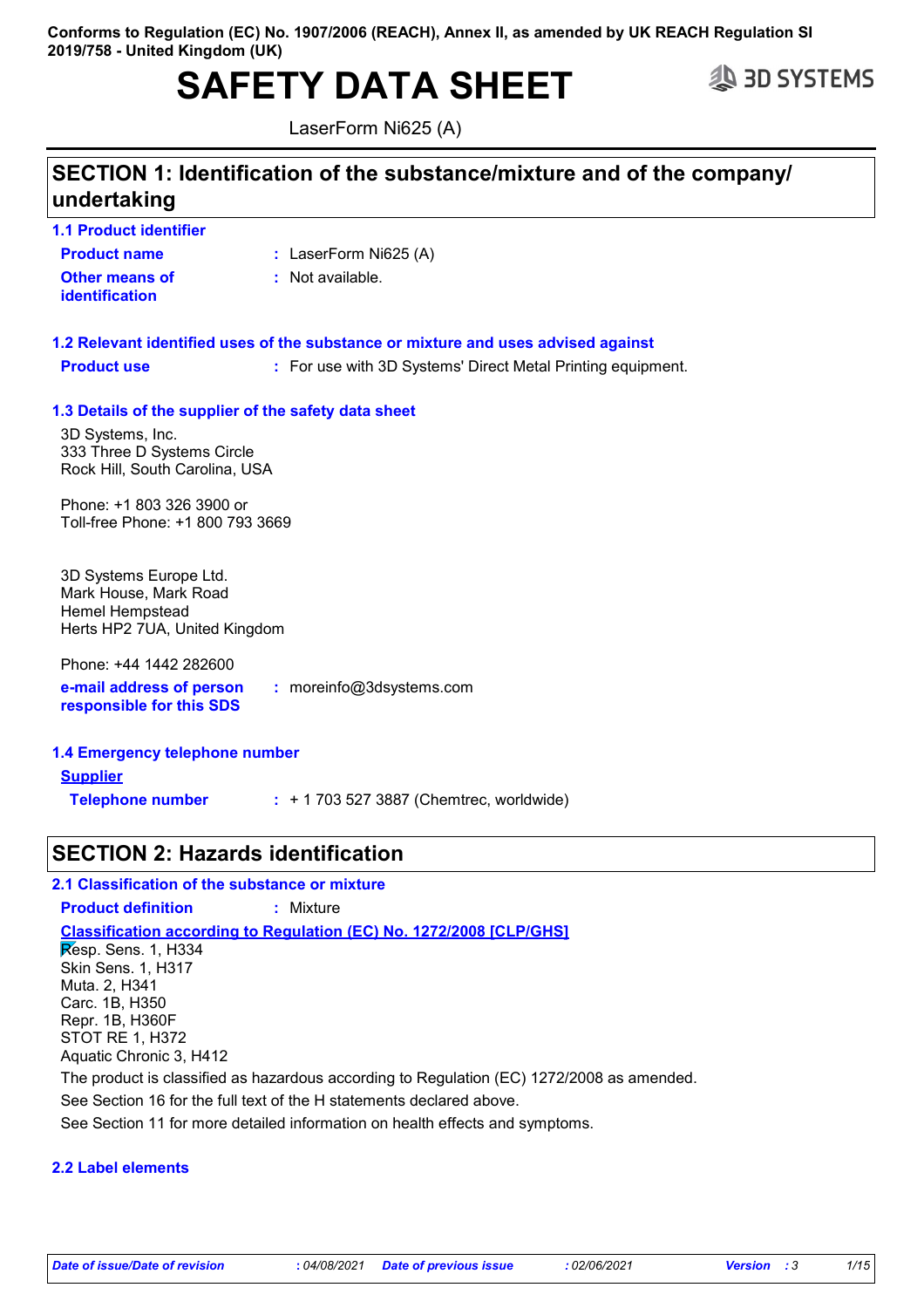# **SECTION 2: Hazards identification**

| <b>Hazard pictograms</b>                                                                                                                                        |                                                                                                                                                                                                                                                                                                                                                                                        |
|-----------------------------------------------------------------------------------------------------------------------------------------------------------------|----------------------------------------------------------------------------------------------------------------------------------------------------------------------------------------------------------------------------------------------------------------------------------------------------------------------------------------------------------------------------------------|
| <b>Signal word</b>                                                                                                                                              | : Danger                                                                                                                                                                                                                                                                                                                                                                               |
| <b>Hazard statements</b>                                                                                                                                        | $H317$ - May cause an allergic skin reaction.<br>H334 - May cause allergy or asthma symptoms or breathing difficulties if inhaled.<br>H341 - Suspected of causing genetic defects.<br>H350 - May cause cancer.<br>H360F - May damage fertility.<br>H372 - Causes damage to organs through prolonged or repeated exposure.<br>H412 - Harmful to aquatic life with long lasting effects. |
| <b>Precautionary statements</b>                                                                                                                                 |                                                                                                                                                                                                                                                                                                                                                                                        |
| <b>Prevention</b>                                                                                                                                               | $\therefore$ $\mathbb{P}201$ - Obtain special instructions before use.<br>P280 - Wear protective gloves, protective clothing and eye or face protection.<br>P260 - Do not breathe dust.                                                                                                                                                                                                |
| <b>Response</b>                                                                                                                                                 | $P308 + P313$ - IF exposed or concerned: Get medical advice/attention.<br>P304 + P340 - IF INHALED: Remove person to fresh air and keep comfortable for<br>breathing.<br>P342 + P311 - If experiencing respiratory symptoms: Call a POISON CENTER or                                                                                                                                   |
|                                                                                                                                                                 | doctor.                                                                                                                                                                                                                                                                                                                                                                                |
| <b>Storage</b>                                                                                                                                                  | Not applicable.                                                                                                                                                                                                                                                                                                                                                                        |
| <b>Disposal</b>                                                                                                                                                 | : Not applicable.                                                                                                                                                                                                                                                                                                                                                                      |
| <b>Hazardous ingredients</b>                                                                                                                                    | pickel powder<br>cobalt                                                                                                                                                                                                                                                                                                                                                                |
| <b>Supplemental label</b><br>elements                                                                                                                           | : Not applicable.                                                                                                                                                                                                                                                                                                                                                                      |
| <b>Annex XVII - Restrictions</b><br>on the manufacture,<br>placing on the market and<br>use of certain dangerous<br>substances, mixtures and<br><b>articles</b> | : Restricted to professional users.                                                                                                                                                                                                                                                                                                                                                    |
| 2.3 Other hazards                                                                                                                                               |                                                                                                                                                                                                                                                                                                                                                                                        |
| <b>Product meets the criteria</b><br>for PBT or vPvB according<br>to Regulation (EC) No.<br>1907/2006, Annex XIII                                               | : This mixture does not contain any substances that are assessed to be a PBT or a<br>vPvB.                                                                                                                                                                                                                                                                                             |
| Other hazards which do                                                                                                                                          | : May form explosible dust-air mixture if dispersed.                                                                                                                                                                                                                                                                                                                                   |

**not result in classification**

## **SECTION 3: Composition/information on ingredients**

| <b>Product/ingredient name</b> | <b>Identifiers</b>                                       | $\%$        | <b>Regulation (EC) No. 1272/2008</b><br>[CLP]                                     | <b>Type</b> |
|--------------------------------|----------------------------------------------------------|-------------|-----------------------------------------------------------------------------------|-------------|
| píckel powder                  | EC: $231-111-4$<br>CAS: 7440-02-0<br>Index: 028-002-01-4 | $≥50 - ≤75$ | Skin Sens. 1, H317<br>Carc. 2, H351<br>STOT RE 1, H372<br>Aquatic Chronic 3, H412 | [1] [2]     |
| chromium                       | EC: 231-157-5<br>CAS: 7440-47-3                          | ≥10 - ≤25   | Not classified.                                                                   | $[2]$       |
| molybdenum                     | EC: 231-107-2<br>CAS: 7439-98-7                          | $≥10 - ≤25$ | Not classified.                                                                   | [6]         |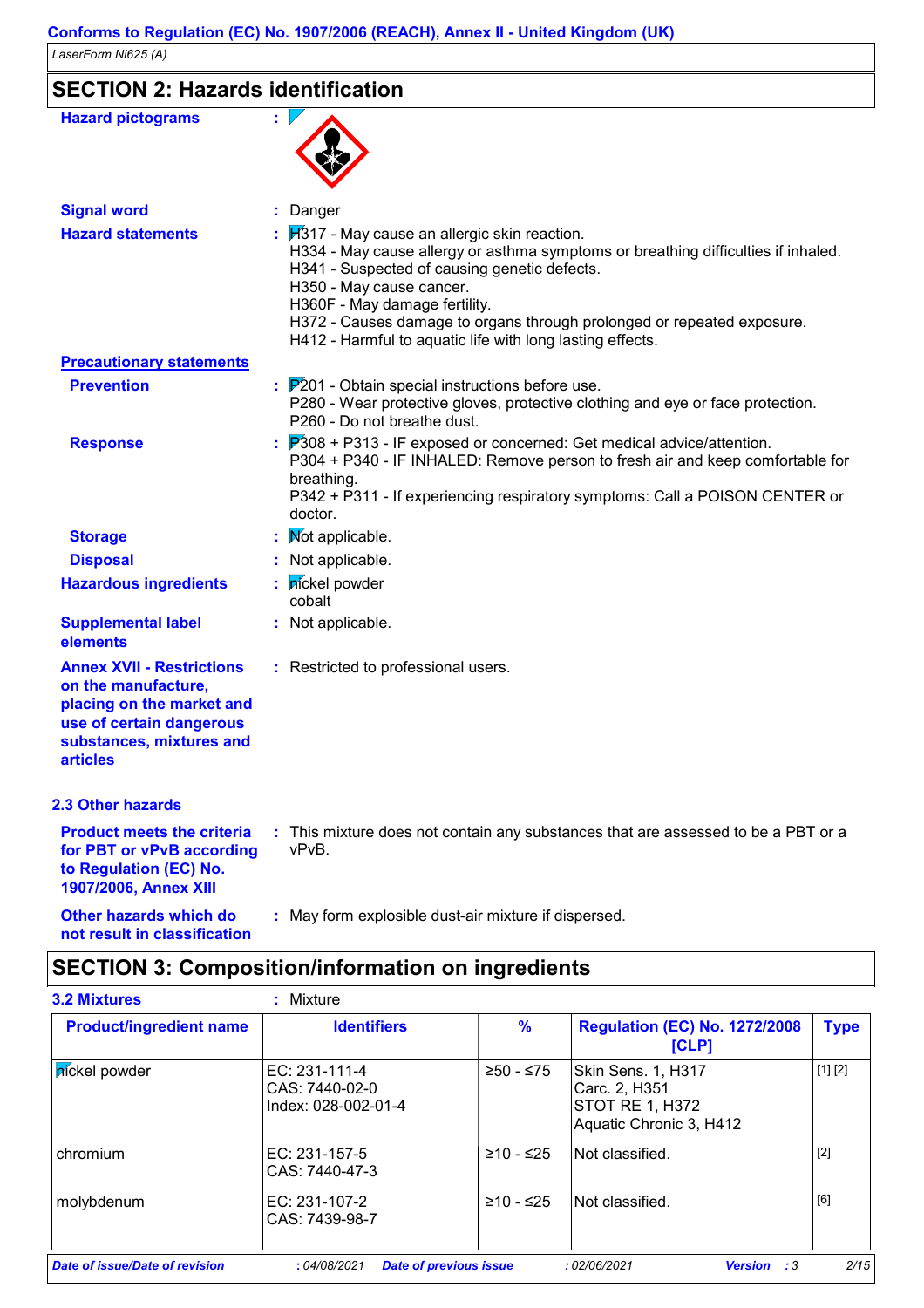### **SECTION 3: Composition/information on ingredients**

|           | <u>ULU NUN J. UUNINUSINUMMINUMMUUN UN MIGHEMEME</u>    |          |                                                                                                                                                                                                                                    |         |
|-----------|--------------------------------------------------------|----------|------------------------------------------------------------------------------------------------------------------------------------------------------------------------------------------------------------------------------------|---------|
| niobium   | EC: 231-113-5<br>CAS: 7440-03-1                        | ≤5       | Not classified.                                                                                                                                                                                                                    | [6]     |
| cobalt    | EC: 231-158-0<br>CAS: 7440-48-4<br>Index: 027-001-00-9 | ≤1       | Acute Tox. 4, H302<br>Acute Tox. 4, H332<br>Eye Irrit. 2, H319<br>Resp. Sens. 1, H334<br>Skin Sens. 1, H317<br>Muta. 2, H341<br>Carc. 1B, H350<br>Repr. 1B, H360F<br>Aquatic Acute 1, H400 (M=10)<br>Aquatic Chronic 1, H410 (M=1) | [1] [2] |
| manganese | EC: 231-105-1<br>CAS: 7439-96-5                        | $\leq 1$ | Not classified.                                                                                                                                                                                                                    | $[2]$   |
| copper    | EC: 231-159-6<br>CAS: 7440-50-8                        | $<$ 1    | Aquatic Acute 1, H400 (M=1)<br>Aquatic Chronic 2, H411                                                                                                                                                                             | [1] [2] |
|           |                                                        |          | See Section 16 for the full text<br>of the H statements declared<br>above.                                                                                                                                                         |         |

There are no additional ingredients present which, within the current knowledge of the supplier and in the concentrations applicable, are classified as hazardous to health or the environment, are PBTs, vPvBs or Substances of equivalent concern, or have been assigned a workplace exposure limit and hence require reporting in this section.

**Type** 

[1] Substance classified with a health or environmental hazard

[2] Substance with a workplace exposure limit

[3] Substance meets the criteria for PBT according to Regulation (EC) No. 1907/2006, Annex XIII

[4] Substance meets the criteria for vPvB according to Regulation (EC) No. 1907/2006, Annex XIII

[5] Substance of equivalent concern

[6] Additional disclosure due to company policy

Occupational exposure limits, if available, are listed in Section 8.

### **SECTION 4: First aid measures**

### **4.1 Description of first aid measures**

| <b>Eye contact</b>  | : Immediately flush eyes with plenty of water, occasionally lifting the upper and lower<br>eyelids. Check for and remove any contact lenses. Continue to rinse for at least 10<br>minutes. Get medical attention.                                                                                                                                                                                                                                                                                                                                                                                                                                                                                                                                                                                           |
|---------------------|-------------------------------------------------------------------------------------------------------------------------------------------------------------------------------------------------------------------------------------------------------------------------------------------------------------------------------------------------------------------------------------------------------------------------------------------------------------------------------------------------------------------------------------------------------------------------------------------------------------------------------------------------------------------------------------------------------------------------------------------------------------------------------------------------------------|
| <b>Inhalation</b>   | : Remove victim to fresh air and keep at rest in a position comfortable for breathing.<br>If it is suspected that fumes are still present, the rescuer should wear an appropriate<br>mask or self-contained breathing apparatus. If not breathing, if breathing is irregular<br>or if respiratory arrest occurs, provide artificial respiration or oxygen by trained<br>personnel. It may be dangerous to the person providing aid to give mouth-to-mouth<br>resuscitation. Get medical attention. If necessary, call a poison center or physician.<br>If unconscious, place in recovery position and get medical attention immediately.<br>Maintain an open airway. Loosen tight clothing such as a collar, tie, belt or<br>waistband. In the event of any complaints or symptoms, avoid further exposure. |
| <b>Skin contact</b> | : Wash with plenty of soap and water. Remove contaminated clothing and shoes.<br>Wash contaminated clothing thoroughly with water before removing it, or wear<br>gloves. Continue to rinse for at least 10 minutes. Get medical attention. In the<br>event of any complaints or symptoms, avoid further exposure. Wash clothing<br>before reuse. Clean shoes thoroughly before reuse.                                                                                                                                                                                                                                                                                                                                                                                                                       |
| <b>Ingestion</b>    | : $M$ ash out mouth with water. Remove dentures if any. If material has been<br>swallowed and the exposed person is conscious, give small quantities of water to<br>drink. Stop if the exposed person feels sick as vomiting may be dangerous. Do not<br>induce vomiting unless directed to do so by medical personnel. If vomiting occurs,<br>the head should be kept low so that vomit does not enter the lungs. Get medical<br>attention. Never give anything by mouth to an unconscious person. If unconscious,<br>place in recovery position and get medical attention immediately. Maintain an open<br>airway. Loosen tight clothing such as a collar, tie, belt or waistband.                                                                                                                        |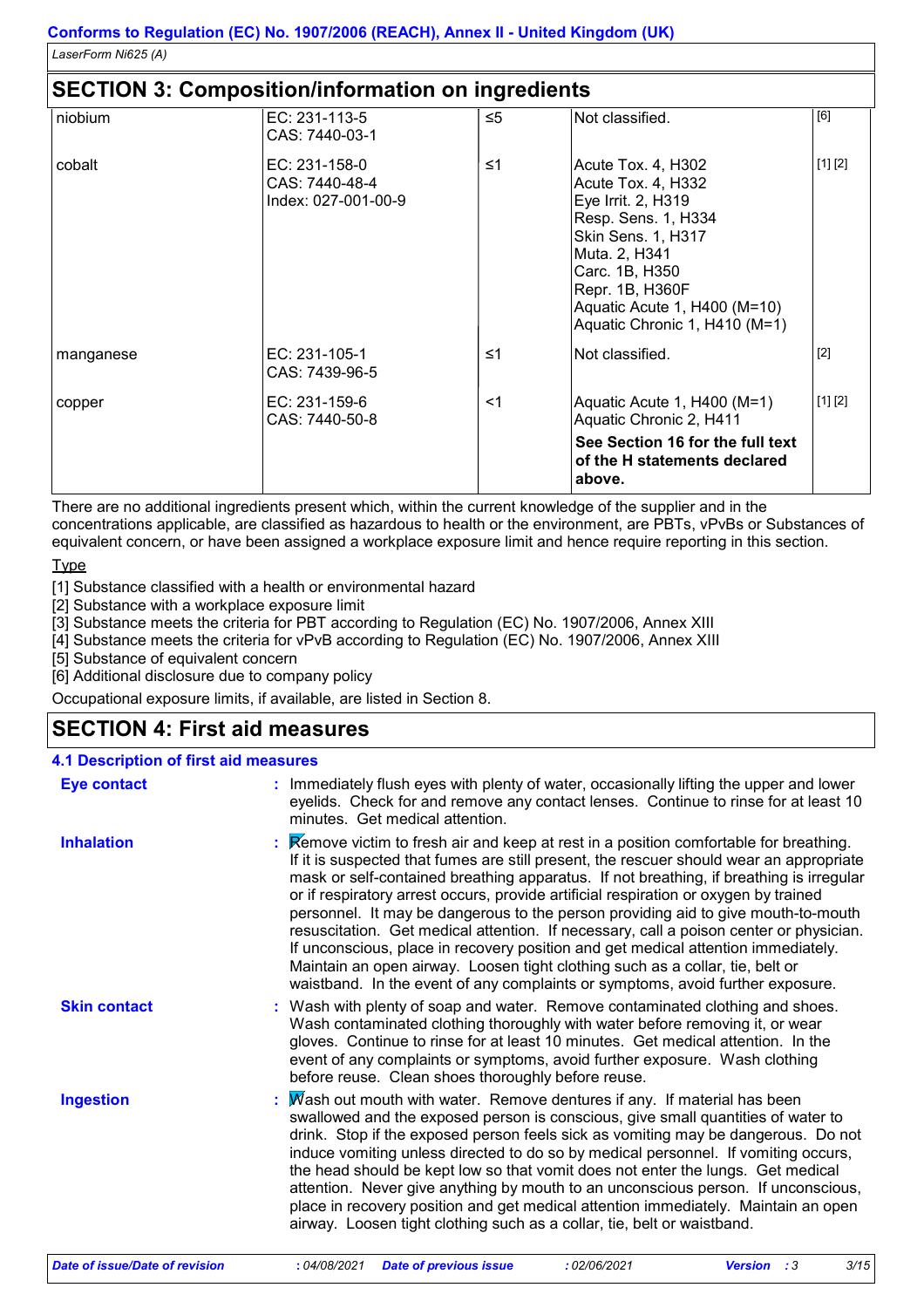| <b>Protection of first-aiders</b>     | : No action shall be taken involving any personal risk or without suitable training. If it<br>is suspected that fumes are still present, the rescuer should wear an appropriate<br>mask or self-contained breathing apparatus. It may be dangerous to the person<br>providing aid to give mouth-to-mouth resuscitation. Wash contaminated clothing<br>thoroughly with water before removing it, or wear gloves. |
|---------------------------------------|-----------------------------------------------------------------------------------------------------------------------------------------------------------------------------------------------------------------------------------------------------------------------------------------------------------------------------------------------------------------------------------------------------------------|
|                                       | 4.2 Most important symptoms and effects, both acute and delayed                                                                                                                                                                                                                                                                                                                                                 |
| <b>Potential acute health effects</b> |                                                                                                                                                                                                                                                                                                                                                                                                                 |
| <b>Eye contact</b>                    | Exposure to airborne concentrations above statutory or recommended exposure<br>limits may cause irritation of the eyes.                                                                                                                                                                                                                                                                                         |
| <b>Inhalation</b>                     | $\cancel{\text{Ex}}$ posure to airborne concentrations above statutory or recommended exposure<br>limits may cause irritation of the nose, throat and lungs. May cause allergy or<br>asthma symptoms or breathing difficulties if inhaled.                                                                                                                                                                      |
| <b>Skin contact</b>                   | May cause an allergic skin reaction.                                                                                                                                                                                                                                                                                                                                                                            |
| <b>Ingestion</b>                      | : No known significant effects or critical hazards.                                                                                                                                                                                                                                                                                                                                                             |
| <b>Over-exposure signs/symptoms</b>   |                                                                                                                                                                                                                                                                                                                                                                                                                 |
| <b>Eye contact</b>                    | : Adverse symptoms may include the following:<br>irritation<br>redness                                                                                                                                                                                                                                                                                                                                          |
| <b>Inhalation</b>                     | <b>A</b> dverse symptoms may include the following:<br>respiratory tract irritation<br>coughing<br>wheezing and breathing difficulties<br>asthma<br>reduced foetal weight<br>increase in foetal deaths<br>skeletal malformations                                                                                                                                                                                |
| <b>Skin contact</b>                   | : Adverse symptoms may include the following:<br>irritation<br>redness<br>reduced foetal weight<br>increase in foetal deaths<br>skeletal malformations                                                                                                                                                                                                                                                          |
| <b>Ingestion</b>                      | : Adverse symptoms may include the following:<br>reduced foetal weight<br>increase in foetal deaths<br>skeletal malformations                                                                                                                                                                                                                                                                                   |
|                                       | 4.3 Indication of any immediate medical attention and special treatment needed                                                                                                                                                                                                                                                                                                                                  |
| <b>Notes to physician</b>             | : Treat symptomatically. Contact poison treatment specialist immediately if large<br>quantities have been ingested or inhaled.                                                                                                                                                                                                                                                                                  |

#### **Specific treatments :** No specific treatment. **SECTION 5: Firefighting measures**

| 5.1 Extinguishing media                |                                                                                                                                                                  |
|----------------------------------------|------------------------------------------------------------------------------------------------------------------------------------------------------------------|
| <b>Suitable extinguishing</b><br>media | : Use approved Class D extinguisher or smother with dry sand, dry clay or dry ground<br>limestone. Use an extinguishing agent suitable for the surrounding fire. |
| Unsuitable extinguishing<br>media      | $\therefore$ CO <sub>2</sub> , water, ABC powder and foam.                                                                                                       |

| 5.2 Special hazards arising from the substance or mixture |                    |                                                                                                                                                                                                               |             |                    |      |  |  |
|-----------------------------------------------------------|--------------------|---------------------------------------------------------------------------------------------------------------------------------------------------------------------------------------------------------------|-------------|--------------------|------|--|--|
| <b>Hazards from the</b><br>substance or mixture           |                    | : This material is harmful to aquatic life with long lasting effects. Fire water<br>contaminated with this material must be contained and prevented from being<br>discharged to any waterway, sewer or drain. |             |                    |      |  |  |
| <b>Hazardous combustion</b><br>products                   | metal oxide/oxides | : Decomposition products may include the following materials:                                                                                                                                                 |             |                    |      |  |  |
| <b>Date of issue/Date of revision</b>                     | : 04/08/2021       | <b>Date of previous issue</b>                                                                                                                                                                                 | :02/06/2021 | <b>Version</b> : 3 | 4/15 |  |  |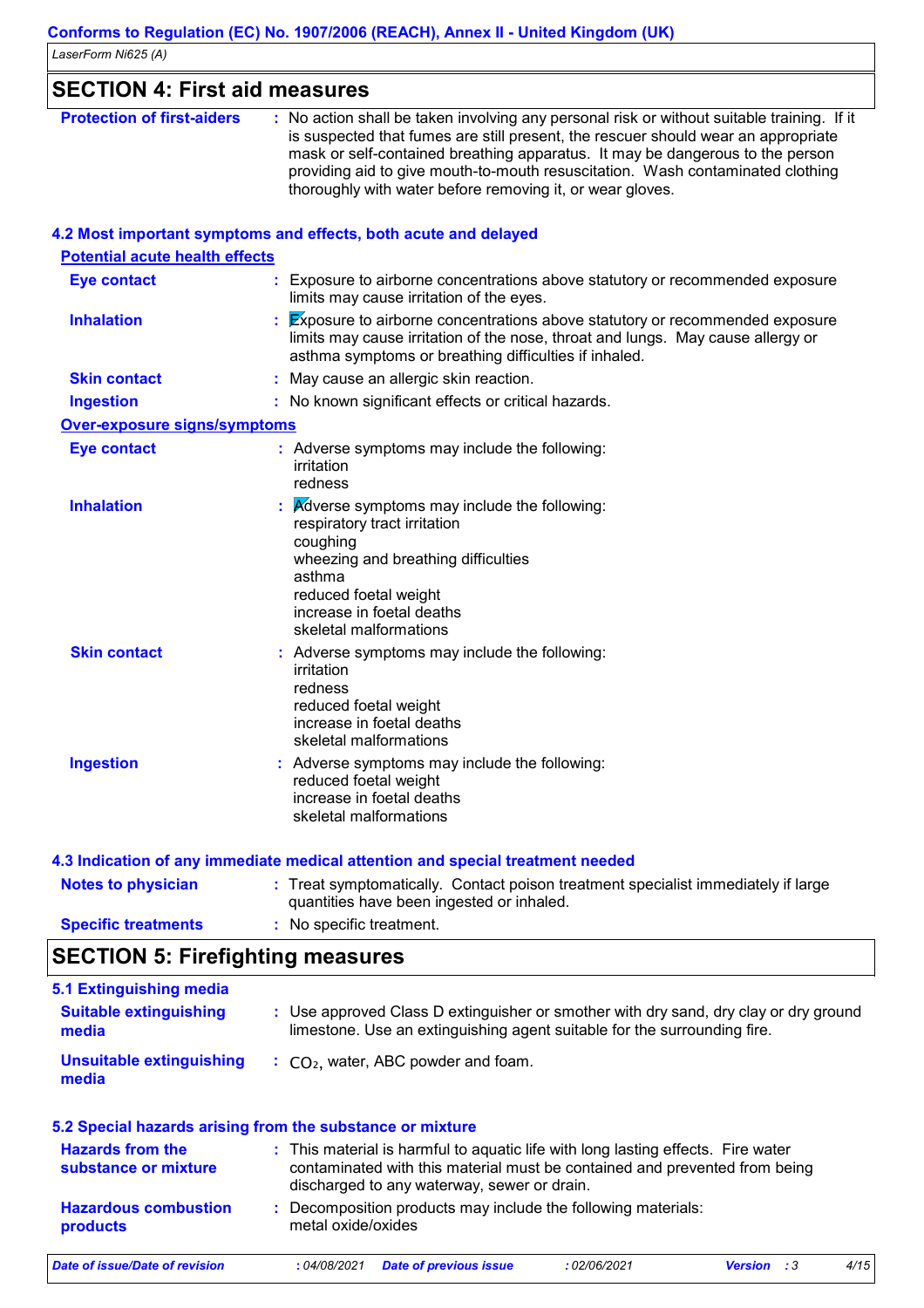### **SECTION 5: Firefighting measures**

| <b>5.3 Advice for firefighters</b>                       |                                                                                                                                                                                                                                                                                                                                                                       |
|----------------------------------------------------------|-----------------------------------------------------------------------------------------------------------------------------------------------------------------------------------------------------------------------------------------------------------------------------------------------------------------------------------------------------------------------|
| <b>Special protective actions</b><br>for fire-fighters   | : Promptly isolate the scene by removing all persons from the vicinity of the incident if<br>there is a fire. No action shall be taken involving any personal risk or without<br>suitable training.                                                                                                                                                                   |
| <b>Special protective</b><br>equipment for fire-fighters | : Fire-fighters should wear appropriate protective equipment and self-contained<br>breathing apparatus (SCBA) with a full face-piece operated in positive pressure<br>mode. Clothing for fire-fighters (including helmets, protective boots and gloves)<br>conforming to European standard EN 469 will provide a basic level of protection for<br>chemical incidents. |
| <b>Additional information</b><br>(Explosibility)         | : May form explosible dust-air mixture if dispersed.                                                                                                                                                                                                                                                                                                                  |

### **SECTION 6: Accidental release measures**

|                                                | 6.1 Personal precautions, protective equipment and emergency procedures                                                                                                                                                                                                                                                                                                                               |
|------------------------------------------------|-------------------------------------------------------------------------------------------------------------------------------------------------------------------------------------------------------------------------------------------------------------------------------------------------------------------------------------------------------------------------------------------------------|
| For non-emergency<br>personnel                 | : No action shall be taken involving any personal risk or without suitable training.<br>Evacuate surrounding areas. Keep unnecessary and unprotected personnel from<br>entering. Do not touch or walk through spilt material. Avoid breathing dust. Provide<br>adequate ventilation. Wear appropriate respirator when ventilation is inadequate.<br>Put on appropriate personal protective equipment. |
| For emergency responders :                     | If specialised clothing is required to deal with the spillage, take note of any<br>information in Section 8 on suitable and unsuitable materials. See also the<br>information in "For non-emergency personnel".                                                                                                                                                                                       |
| <b>6.2 Environmental</b><br><b>precautions</b> | : Avoid dispersal of spilt material and runoff and contact with soil, waterways, drains<br>and sewers. Inform the relevant authorities if the product has caused environmental<br>pollution (sewers, waterways, soil or air). Water polluting material. May be harmful<br>to the environment if released in large quantities.                                                                         |

#### **6.3 Methods and material for containment and cleaning up**

| <b>Small spill</b>                               | : Move containers from spill area. Avoid dust generation. Do not dry sweep. Use<br>only vacuum cleaners equipped with a wet separator system and a grounding cable<br>(ATEX, Hazardous locations certified / Suitable for use with Group E (IIIC)<br>Conductive Dusts / Suitable for use in Class 2, Division II (Zone 22) locations or<br>better). Place spilled material in a designated, labeled waste container. Dispose of<br>via a licensed waste disposal contractor.                                                                                                        |
|--------------------------------------------------|-------------------------------------------------------------------------------------------------------------------------------------------------------------------------------------------------------------------------------------------------------------------------------------------------------------------------------------------------------------------------------------------------------------------------------------------------------------------------------------------------------------------------------------------------------------------------------------|
| <b>Large spill</b>                               | : Move containers from spill area. Approach the release from upwind. Prevent entry<br>into sewers, water courses, basements or confined areas. Avoid dust generation.<br>Do not dry sweep. Use only vacuum cleaners equipped with a wet separator<br>system and a grounding cable (ATEX, Hazardous locations certified / Suitable for<br>use with Group E (IIIC) Conductive Dusts / Suitable for use in Class 2, Division II<br>(Zone 22) locations or better). Avoid creating dusty conditions and prevent wind<br>dispersal. Dispose of via a licensed waste disposal contractor. |
| <b>6.4 Reference to other</b><br><b>sections</b> | : See Section 1 for emergency contact information.<br>See Section 8 for information on appropriate personal protective equipment.<br>See Section 13 for additional waste treatment information.                                                                                                                                                                                                                                                                                                                                                                                     |

### **SECTION 7: Handling and storage**

### **7.1 Precautions for safe handling**

| <b>Protective measures</b> | $\frac{1}{2}$ Put on appropriate personal protective equipment (see Section 8). Persons with a<br>history of skin sensitisation problems or asthma, allergies or chronic or recurrent<br>respiratory disease should not be employed in any process in which this product is<br>used. Avoid exposure - obtain special instructions before use. Avoid exposure<br>during pregnancy. Do not handle until all safety precautions have been read and<br>understood. Do not get in eyes or on skin or clothing. Do not breathe dust. Do not<br>ingest. Avoid release to the environment. Use only with adequate ventilation. Wear<br>appropriate respirator when ventilation is inadequate. Keep in the original container<br>or an approved alternative made from a compatible material, kept tightly closed |
|----------------------------|---------------------------------------------------------------------------------------------------------------------------------------------------------------------------------------------------------------------------------------------------------------------------------------------------------------------------------------------------------------------------------------------------------------------------------------------------------------------------------------------------------------------------------------------------------------------------------------------------------------------------------------------------------------------------------------------------------------------------------------------------------------------------------------------------------|
|----------------------------|---------------------------------------------------------------------------------------------------------------------------------------------------------------------------------------------------------------------------------------------------------------------------------------------------------------------------------------------------------------------------------------------------------------------------------------------------------------------------------------------------------------------------------------------------------------------------------------------------------------------------------------------------------------------------------------------------------------------------------------------------------------------------------------------------------|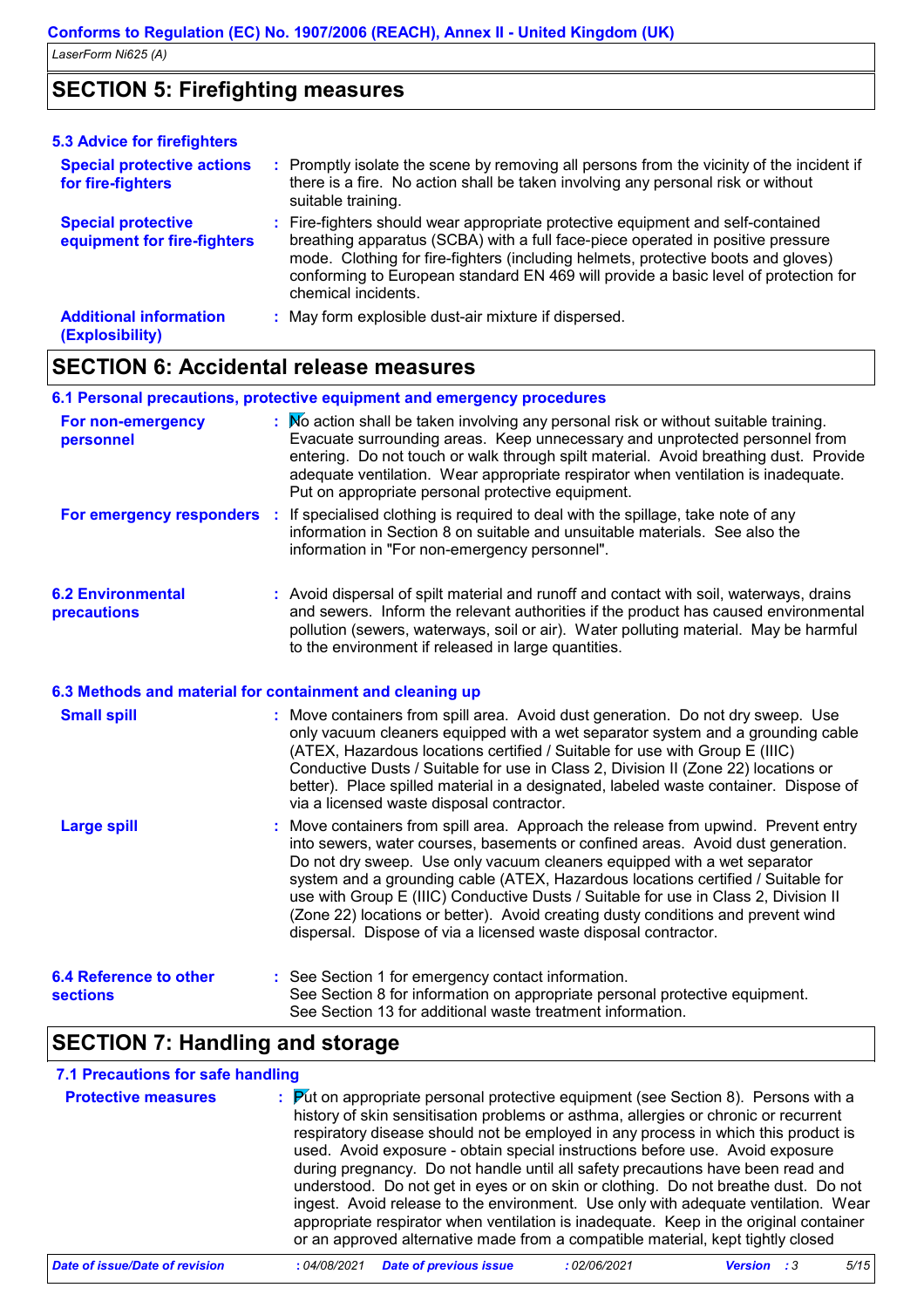### **SECTION 7: Handling and storage**

|                                                  | when not in use. Empty containers retain product residue and can be hazardous.<br>Do not reuse container.                                                                                                                                                                                                                                                     |
|--------------------------------------------------|---------------------------------------------------------------------------------------------------------------------------------------------------------------------------------------------------------------------------------------------------------------------------------------------------------------------------------------------------------------|
| <b>Advice on general</b><br>occupational hygiene | : Eating, drinking and smoking should be prohibited in areas where this material is<br>handled, stored and processed. Workers should wash hands and face before<br>eating, drinking and smoking. Remove contaminated clothing and protective<br>equipment before entering eating areas. See also Section 8 for additional<br>information on hygiene measures. |

#### **7.2 Conditions for safe storage, including any incompatibilities**

Store in accordance with local regulations. Store in original container protected from direct sunlight in a dry, cool and well-ventilated area, away from incompatible materials (see Section 10) and food and drink. Store locked up. Keep container tightly closed and sealed until ready for use. Containers that have been opened must be carefully resealed and kept upright to prevent leakage. Do not store in unlabelled containers. Use appropriate containment to avoid environmental contamination. See Section 10 for incompatible materials before handling or use.

#### **7.3 Specific end use(s)**

Section 7. Handling and storage: The information in this section contains generic advice and guidance.

### **SECTION 8: Exposure controls/personal protection**

The information in this section contains generic advice and guidance. Information is provided based on typical anticipated uses of the product. Additional measures might be required for bulk handling or other uses that could significantly increase worker exposure or environmental releases.

#### **8.1 Control parameters**

#### **Occupational exposure limits**

**Occupational exposure limits (national)**

| <b>Product/ingredient name</b> | <b>Exposure limit values</b>                                                                   |
|--------------------------------|------------------------------------------------------------------------------------------------|
| <i>n</i> íckel powder          | EH40/2005 WELs (United Kingdom (UK), 1/2020). Absorbed<br>through skin. Inhalation sensitiser. |
|                                | TWA: $0.5 \text{ mg/m}^3$ , (as Ni) 8 hours.                                                   |
| chromium                       | EH40/2005 WELs (United Kingdom (UK), 1/2020).                                                  |
|                                | TWA: $0.5$ mg/m <sup>3</sup> 8 hours.                                                          |
| cobalt                         | EH40/2005 WELs (United Kingdom (UK), 1/2020). Inhalation<br><b>sensitiser.</b>                 |
|                                | TWA: $0.1 \text{ mg/m}^3$ , (as Co) 8 hours.                                                   |
| manganese                      | <b>EH40/2005 WELs (United Kingdom (UK), 1/2020).</b>                                           |
|                                | TWA: 0.2 mg/m <sup>3</sup> , (as Mn) 8 hours. Form: Inhalable fraction                         |
|                                | TWA: 0.05 mg/m <sup>3</sup> , (as Mn) 8 hours. Form: Respirable fraction                       |
| copper                         | <b>EH40/2005 WELs (United Kingdom (UK), 1/2020).</b>                                           |
|                                | TWA: 0.2 mg/m <sup>3</sup> , (as Cu) 8 hours. Form: Fume                                       |

#### **Occupational exposure limits (European Union)**

| <b>Product/ingredient name</b> | <b>Exposure limit values</b>                                                                                                                                                                                    |
|--------------------------------|-----------------------------------------------------------------------------------------------------------------------------------------------------------------------------------------------------------------|
| l chromium                     | <b>EU OEL (Europe, 10/2019).</b><br>TWA: $2 \text{ mg/m}^3$ 8 hours.                                                                                                                                            |
| l manganese                    | <b>EU OEL (Europe, 10/2019).</b><br>TWA: 0.2 mg/m <sup>3</sup> , ((as manganese)) 8 hours. Form: Inhalable<br>fraction<br>TWA: 0.05 mg/m <sup>3</sup> , ((as manganese)) 8 hours. Form: Respirable<br>Ifraction |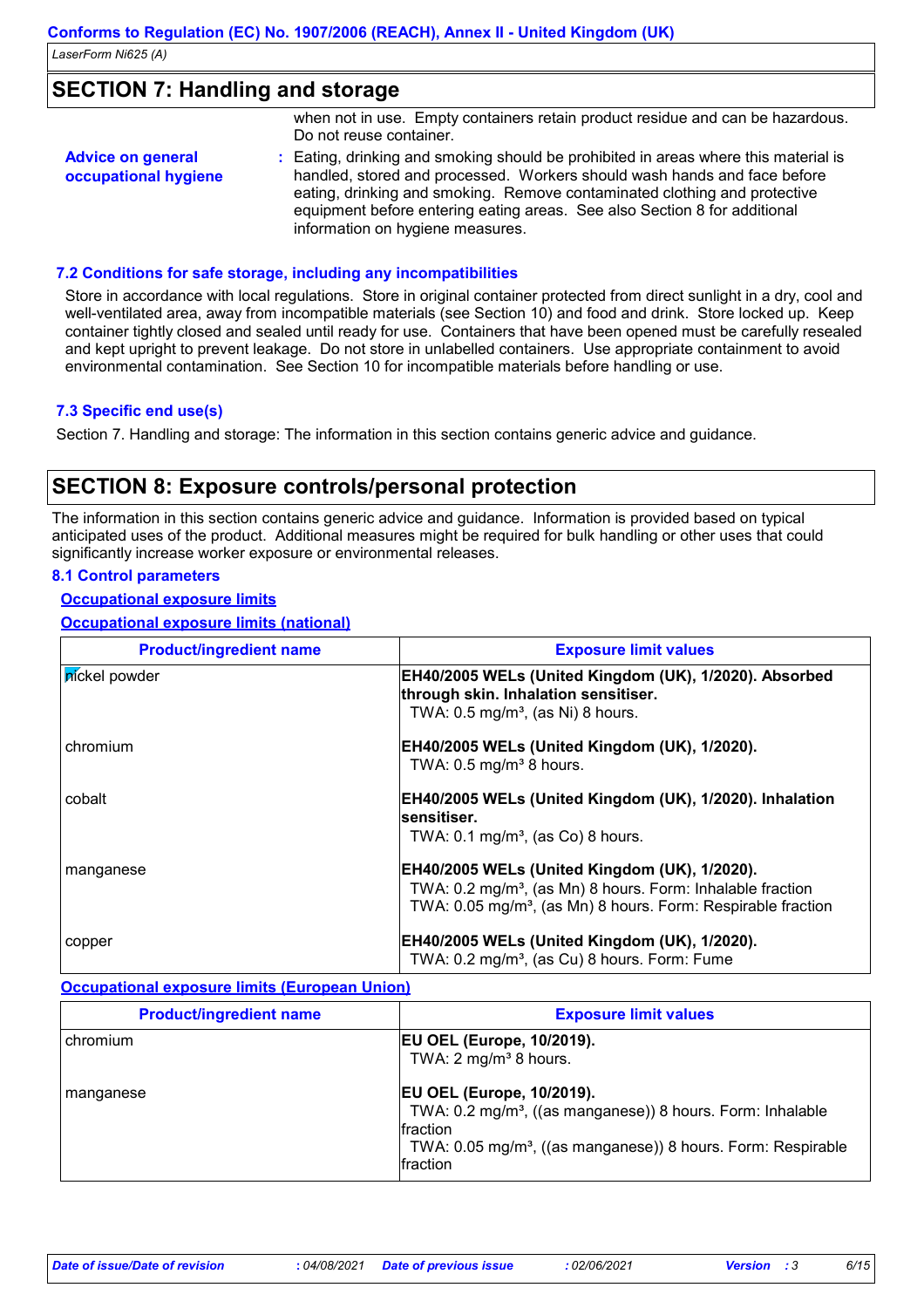### **SECTION 8: Exposure controls/personal protection**

| <b>Recommended monitoring</b><br>procedures | If this product contains ingredients with exposure limits, personal, workplace<br><b>ST</b><br>atmosphere or biological monitoring may be required to determine the effectiveness<br>of the ventilation or other control measures and/or the necessity to use respiratory<br>protective equipment. Reference should be made to monitoring standards, such as<br>the following: European Standard EN 689 (Workplace atmospheres - Guidance for<br>the assessment of exposure by inhalation to chemical agents for comparison with<br>limit values and measurement strategy) European Standard EN 14042 (Workplace<br>atmospheres - Guide for the application and use of procedures for the assessment<br>of exposure to chemical and biological agents) European Standard EN 482<br>(Workplace atmospheres - General requirements for the performance of procedures<br>for the measurement of chemical agents) Reference to national guidance<br>documents for methods for the determination of hazardous substances will also be<br>required. |
|---------------------------------------------|-----------------------------------------------------------------------------------------------------------------------------------------------------------------------------------------------------------------------------------------------------------------------------------------------------------------------------------------------------------------------------------------------------------------------------------------------------------------------------------------------------------------------------------------------------------------------------------------------------------------------------------------------------------------------------------------------------------------------------------------------------------------------------------------------------------------------------------------------------------------------------------------------------------------------------------------------------------------------------------------------------------------------------------------------|
|---------------------------------------------|-----------------------------------------------------------------------------------------------------------------------------------------------------------------------------------------------------------------------------------------------------------------------------------------------------------------------------------------------------------------------------------------------------------------------------------------------------------------------------------------------------------------------------------------------------------------------------------------------------------------------------------------------------------------------------------------------------------------------------------------------------------------------------------------------------------------------------------------------------------------------------------------------------------------------------------------------------------------------------------------------------------------------------------------------|

### **DNELs/DMELs**

No DNELs/DMELs available.

#### **PNECs**

No PNECs available

#### **8.2 Exposure controls**

| <b>Appropriate engineering</b><br><b>controls</b> | Use only with adequate ventilation. If user operations generate dust, fumes, gas,<br>vapour or mist, use process enclosures, local exhaust ventilation or other<br>engineering controls to keep worker exposure to airborne contaminants below any<br>recommended or statutory limits.                                                                                                                                                                                                                                                                                                                                    |
|---------------------------------------------------|---------------------------------------------------------------------------------------------------------------------------------------------------------------------------------------------------------------------------------------------------------------------------------------------------------------------------------------------------------------------------------------------------------------------------------------------------------------------------------------------------------------------------------------------------------------------------------------------------------------------------|
| <b>Individual protection measures</b>             |                                                                                                                                                                                                                                                                                                                                                                                                                                                                                                                                                                                                                           |
| <b>Hygiene measures</b>                           | Do not blow dust off clothing or skin with compressed air. Wash hands, forearms<br>and face thoroughly after handling chemical products, before eating, smoking and<br>using the lavatory and at the end of the working period. Appropriate techniques<br>should be used to remove potentially contaminated clothing. Contaminated work<br>clothing should not be allowed out of the workplace. Wash contaminated clothing<br>before reusing. Ensure that eyewash stations and safety showers are close to the<br>workstation location.                                                                                   |
| <b>Eye/face protection</b>                        | Safety eyewear complying with an approved standard should be used when a risk<br>assessment indicates this is necessary to avoid exposure to liquid splashes, mists,<br>gases or dusts. If contact is possible, the following protection should be worn,<br>unless the assessment indicates a higher degree of protection: Wear safety<br>glasses with side protection in accordance with EN 166. If operating conditions<br>cause high dust concentrations to be produced, use dust goggles.                                                                                                                             |
| <b>Skin protection</b>                            |                                                                                                                                                                                                                                                                                                                                                                                                                                                                                                                                                                                                                           |
| <b>Hand protection</b>                            | : Chemical-resistant, impervious gloves complying with an approved standard should<br>be worn at all times when handling chemical products if a risk assessment indicates<br>this is necessary. Considering the parameters specified by the glove manufacturer,<br>check during use that the gloves are still retaining their protective properties. It<br>should be noted that the time to breakthrough for any glove material may be<br>different for different glove manufacturers. In the case of mixtures, consisting of<br>several substances, the protection time of the gloves cannot be accurately<br>estimated. |
|                                                   | <b>Recommended:</b> Wear suitable gloves tested to EN374. (nitrile rubber)                                                                                                                                                                                                                                                                                                                                                                                                                                                                                                                                                |
| <b>Body protection</b>                            | Personal protective equipment for the body should be selected based on the task<br>being performed and the risks involved and should be approved by a specialist<br>before handling this product.<br>For the greatest protection from static discharges, clothing should include anti-static<br>overalls, boots and gloves.                                                                                                                                                                                                                                                                                               |
| <b>Other skin protection</b>                      | : Appropriate footwear and any additional skin protection measures should be<br>selected based on the task being performed and the risks involved and should be<br>approved by a specialist before handling this product.                                                                                                                                                                                                                                                                                                                                                                                                 |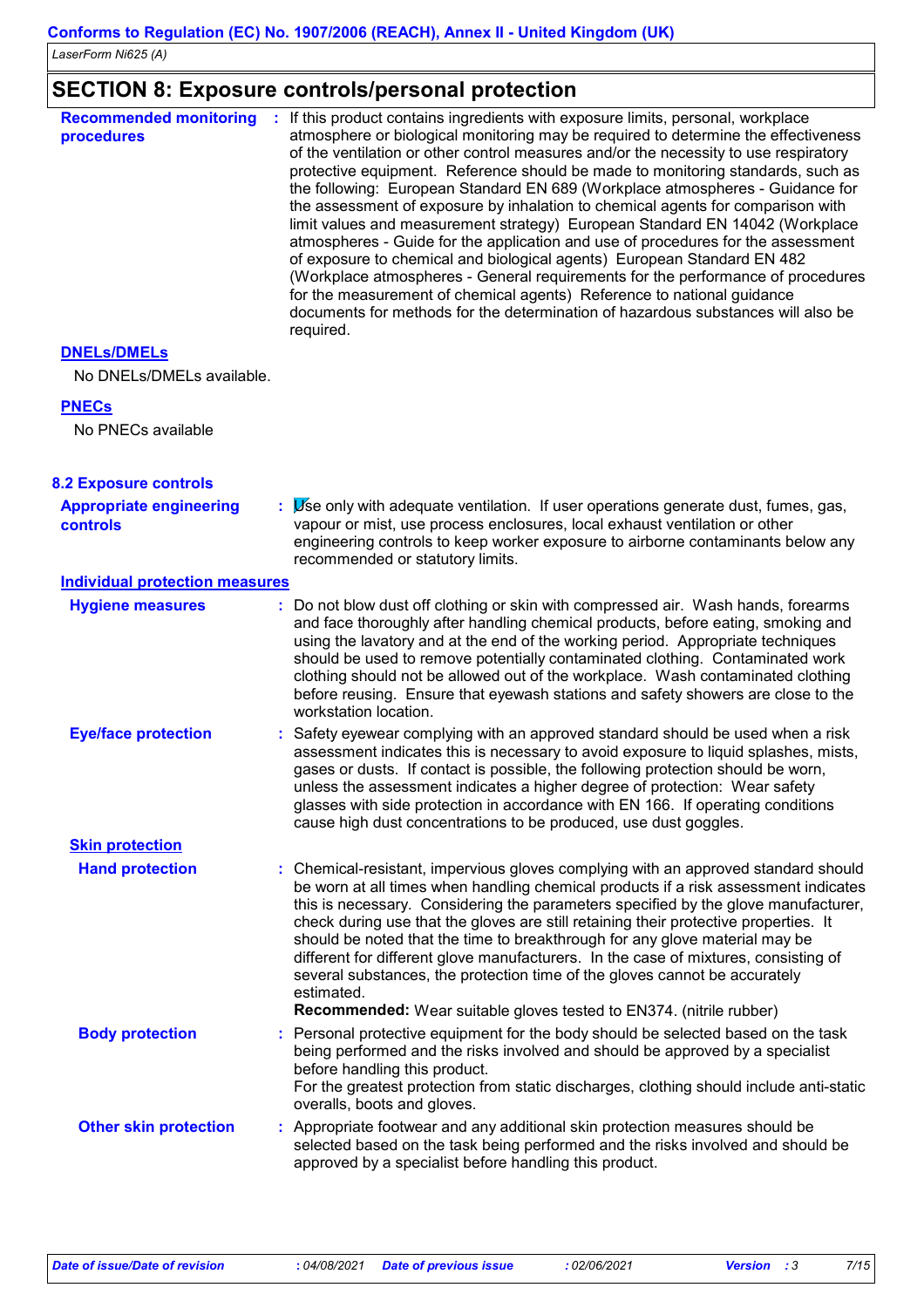### **SECTION 8: Exposure controls/personal protection**

| <b>Respiratory protection</b>                    | Based on the hazard and potential for exposure, select a respirator that meets the<br>appropriate standard or certification. Respirators must be used according to a<br>respiratory protection program to ensure proper fitting, training, and other important<br>aspects of use.<br><b>Recommended:</b> full face mask (DIN EN 136); FFP3 or powered air-purifying<br>respirator (DIN EN 12941); TH3. |
|--------------------------------------------------|--------------------------------------------------------------------------------------------------------------------------------------------------------------------------------------------------------------------------------------------------------------------------------------------------------------------------------------------------------------------------------------------------------|
| <b>Environmental exposure</b><br><b>controls</b> | : Emissions from ventilation or work process equipment should be checked to<br>ensure they comply with the requirements of environmental protection legislation.<br>In some cases, fume scrubbers, filters or engineering modifications to the process<br>equipment will be necessary to reduce emissions to acceptable levels.                                                                        |

### **SECTION 9: Physical and chemical properties**

The conditions of measurement of all properties are at standard temperature and pressure unless otherwise indicated.

| 9.1 Information on basic physical and chemical properties |    |                                                    |
|-----------------------------------------------------------|----|----------------------------------------------------|
| <b>Appearance</b>                                         |    |                                                    |
| <b>Physical state</b>                                     |    | : Solid. [Powder. particle size: 100% <100 µm]     |
| <b>Colour</b>                                             | t. | Grey.                                              |
| Odour                                                     |    | : Odourless.                                       |
| <b>Odour threshold</b>                                    |    | Not available.                                     |
| pH                                                        |    | Not available.                                     |
| <b>Melting point/freezing point</b>                       |    | 1350°C                                             |
| <b>Initial boiling point and</b><br>boiling range         |    | Not available.                                     |
| <b>Flash point</b>                                        |    | <b>Not applicable.</b>                             |
| <b>Evaporation rate</b>                                   |    | Not available.                                     |
| <b>Flammability (solid, gas)</b>                          |    | Not available.                                     |
| <b>Upper/lower flammability or</b><br>explosive limits    |    | Mot applicable.                                    |
| <b>Vapour pressure</b>                                    |    | : Not available.                                   |
| <b>Vapour density</b>                                     |    | Mot applicable.                                    |
| <b>Relative density</b>                                   | ÷. | 8.25                                               |
| <b>Solubility(ies)</b>                                    |    | Not available.                                     |
| <b>Solubility in water</b>                                | ٠. | Not available.                                     |
| <b>Partition coefficient: n-octanol/</b><br>water         | ÷. | Mot applicable.                                    |
| <b>Auto-ignition temperature</b>                          |    | Mot applicable.                                    |
| <b>Decomposition temperature</b>                          |    | Not available.                                     |
| <b>Viscosity</b>                                          |    | Mot applicable.                                    |
| <b>Explosive properties</b>                               |    | May form explosible dust-air mixture if dispersed. |
| <b>Oxidising properties</b>                               |    | Not available.                                     |
| <b>Particle characteristics</b>                           |    |                                                    |
| <b>Median particle size</b>                               |    | <b>Not available.</b>                              |
|                                                           |    |                                                    |

### **9.2 Other information**

No additional information.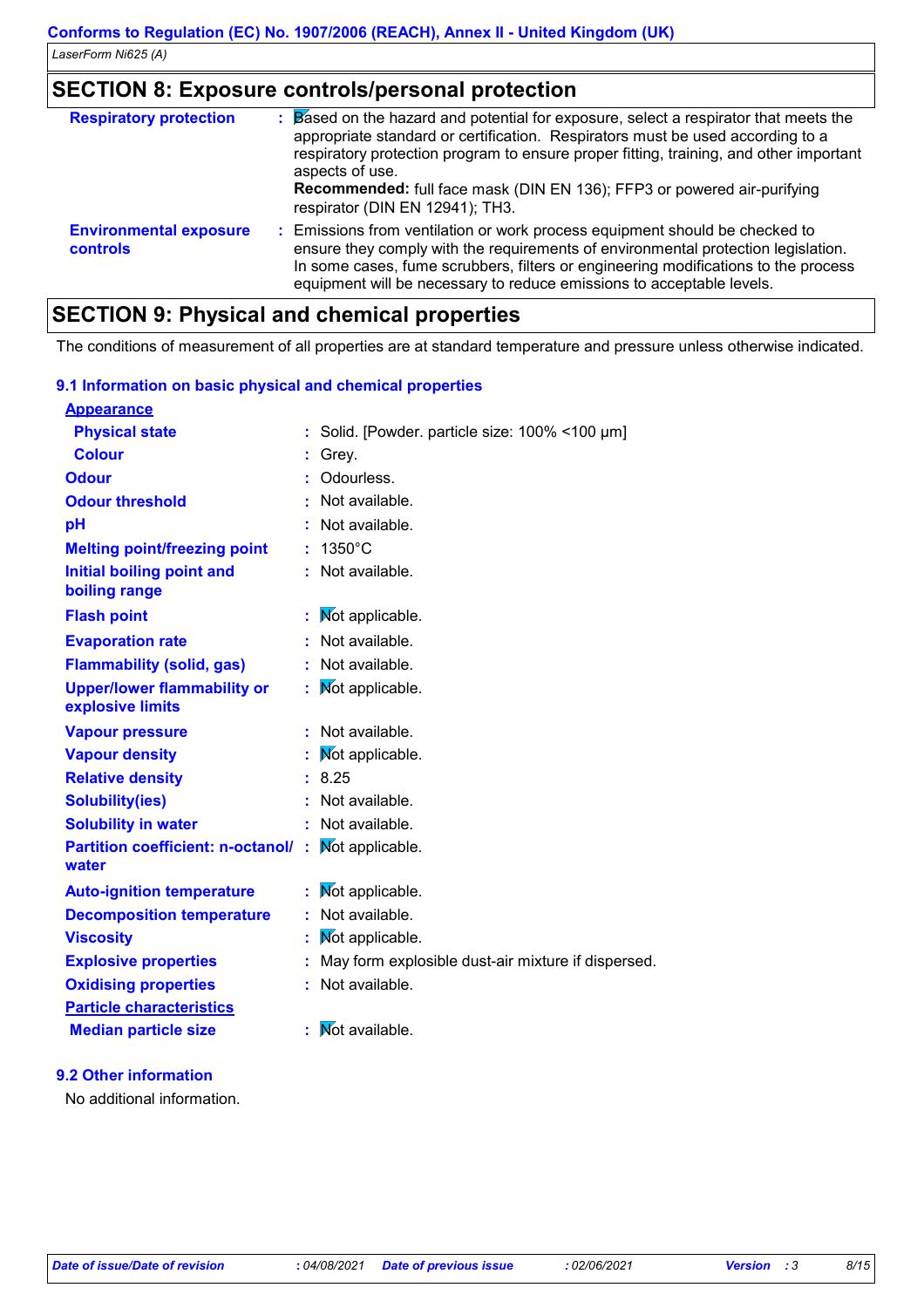| <b>SECTION 10: Stability and reactivity</b>       |                                                                                                                                                   |
|---------------------------------------------------|---------------------------------------------------------------------------------------------------------------------------------------------------|
| <b>10.1 Reactivity</b>                            | : Under normal conditions of storage and use, hazardous reactions will not occur.                                                                 |
| <b>10.2 Chemical stability</b>                    | : The product is stable.                                                                                                                          |
| <b>10.3 Possibility of</b><br>hazardous reactions | : May form explosible dust-air mixture if dispersed.                                                                                              |
| <b>10.4 Conditions to avoid</b>                   | : Keep away from heat, sparks and flame. Avoid dust generation. Avoid static<br>electrical charge.                                                |
| 10.5 Incompatible materials                       | : Reactive or incompatible with the following materials: alkalis, acids, oxidising<br>materials, halogenated hydrocarbons, combustible materials. |
| <b>10.6 Hazardous</b><br>decomposition products   | : Under normal conditions of storage and use, hazardous decomposition products<br>should not be produced.                                         |
| SECTION 11: Toxicological information             |                                                                                                                                                   |

### **SECTION 11: Toxicological information**

#### **11.1 Information on toxicological effects**

**Acute toxicity**

**Conclusion/Summary : Based on available data, the classification criteria are not met.** 

### **Acute toxicity estimates**

| <b>Product/ingredient name</b>    |                                                                            | Oral (mg/<br>kg)      | <b>Dermal</b><br>(mg/kg)                | <b>Inhalation</b><br>(gases)<br>(ppm) | <b>Inhalation</b><br>(vapours)<br>(mg/l) | <b>Inhalation</b><br>(dusts<br>and mists)<br>(mg/l) |
|-----------------------------------|----------------------------------------------------------------------------|-----------------------|-----------------------------------------|---------------------------------------|------------------------------------------|-----------------------------------------------------|
| ZaserForm Ni625 (A)               | 50000                                                                      | N/A                   | N/A                                     | N/A                                   | 150                                      |                                                     |
| cobalt                            |                                                                            | 500                   | N/A                                     | N/A                                   | N/A                                      | 1.5                                                 |
| <b>Irritation/Corrosion</b>       |                                                                            |                       |                                         |                                       |                                          |                                                     |
| <b>Conclusion/Summary</b>         | : Not available.                                                           |                       |                                         |                                       |                                          |                                                     |
| <b>Sensitisation</b>              |                                                                            |                       |                                         |                                       |                                          |                                                     |
| <b>Conclusion/Summary</b>         |                                                                            |                       |                                         |                                       |                                          |                                                     |
| <b>Skin</b>                       | : May cause an allergic skin reaction.                                     |                       |                                         |                                       |                                          |                                                     |
| <b>Respiratory</b>                | May cause allergy or asthma symptoms or breathing difficulties if inhaled. |                       |                                         |                                       |                                          |                                                     |
| <b>Mutagenicity</b>               |                                                                            |                       |                                         |                                       |                                          |                                                     |
| <b>Conclusion/Summary</b>         | Suspected of causing genetic defects.<br>ŧ.                                |                       |                                         |                                       |                                          |                                                     |
| <b>Carcinogenicity</b>            |                                                                            |                       |                                         |                                       |                                          |                                                     |
| <b>Product/ingredient</b><br>name | <b>Result</b>                                                              | <b>Species</b>        | <b>Dose</b>                             | <b>Exposure</b>                       |                                          | <b>Remarks</b>                                      |
| Nickel powder                     | Positive - Inhalation<br>[OECD 451]                                        | Rat - Male,<br>Female | $0.4$ mg/m <sup>3</sup><br><b>NOAEL</b> | 24 months;<br>6 hours per<br>day      | $\blacksquare$                           |                                                     |
| <b>Conclusion/Summary</b>         | : May cause cancer.                                                        |                       |                                         |                                       |                                          |                                                     |
| <b>Reproductive toxicity</b>      |                                                                            |                       |                                         |                                       |                                          |                                                     |
| <b>Conclusion/Summary</b>         | : May damage fertility.                                                    |                       |                                         |                                       |                                          |                                                     |
| <b>Teratogenicity</b>             |                                                                            |                       |                                         |                                       |                                          |                                                     |
| <b>Conclusion/Summary</b>         | : Not available.                                                           |                       |                                         |                                       |                                          |                                                     |
|                                   | <b>Specific target organ toxicity (single exposure)</b>                    |                       |                                         |                                       |                                          |                                                     |
| Not available.                    |                                                                            |                       |                                         |                                       |                                          |                                                     |
|                                   |                                                                            |                       |                                         |                                       |                                          |                                                     |

**Specific target organ toxicity (repeated exposure)**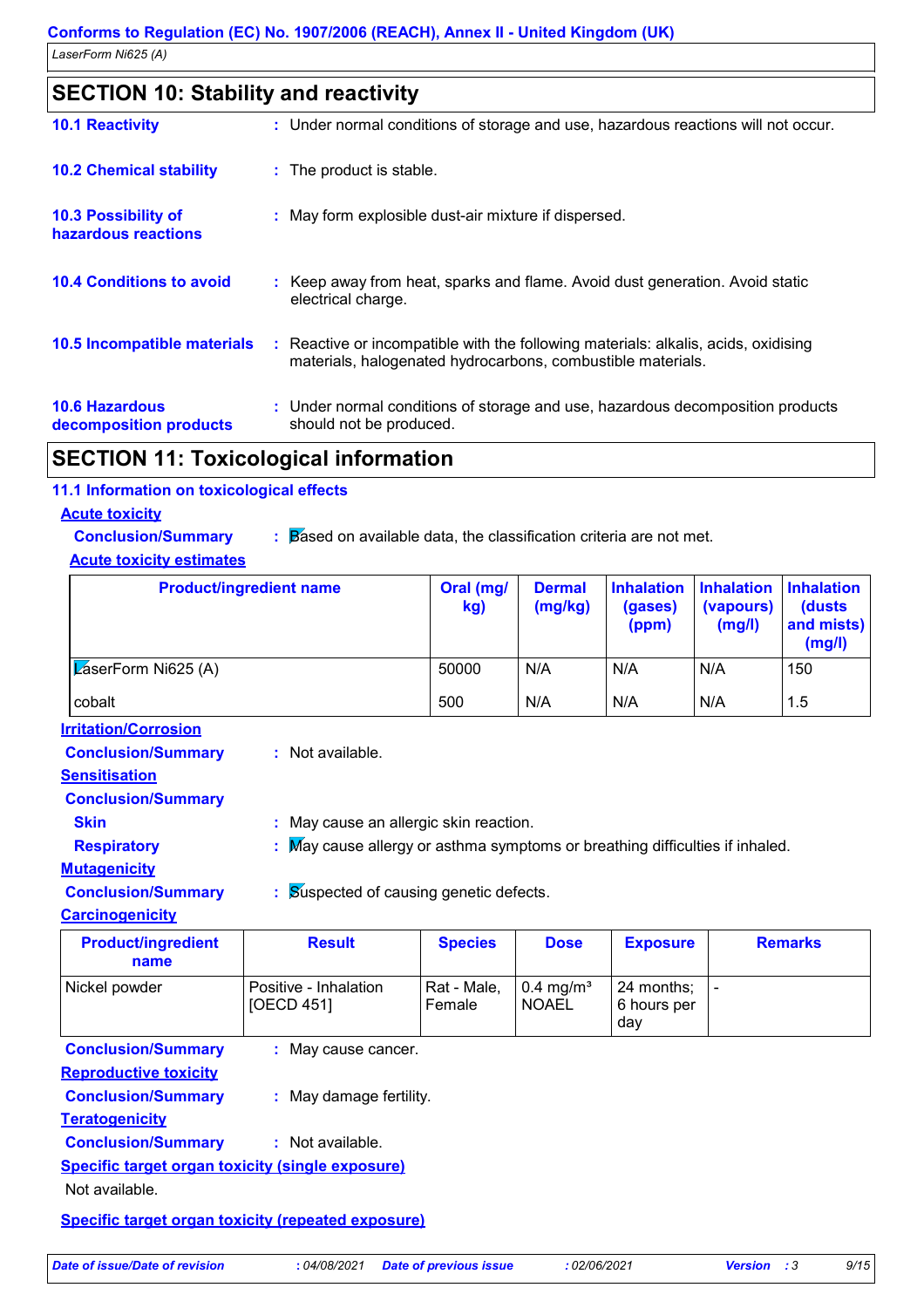*LaserForm Ni625 (A)*

### **SECTION 11: Toxicological information**

| <b>SECTION TI. TOXICOIOGICALITIOHIMATION</b> |                 |                             |                      |
|----------------------------------------------|-----------------|-----------------------------|----------------------|
| <b>Product/ingredient name</b>               | <b>Category</b> | <b>Route of</b><br>exposure | <b>Target organs</b> |
| I nickel powder                              | Category 1      |                             |                      |

### **Aspiration hazard**

Not available.

#### **Information on likely routes : Not available. of exposure**

| <b>Potential acute health effects</b> |                                                                                                                                                                                                                         |
|---------------------------------------|-------------------------------------------------------------------------------------------------------------------------------------------------------------------------------------------------------------------------|
| <b>Eye contact</b>                    | : Exposure to airborne concentrations above statutory or recommended exposure<br>limits may cause irritation of the eyes.                                                                                               |
| <b>Inhalation</b>                     | Exposure to airborne concentrations above statutory or recommended exposure<br>limits may cause irritation of the nose, throat and lungs. May cause allergy or<br>asthma symptoms or breathing difficulties if inhaled. |
| <b>Skin contact</b>                   | : May cause an allergic skin reaction.                                                                                                                                                                                  |
| <b>Ingestion</b>                      | : No known significant effects or critical hazards.                                                                                                                                                                     |

### **Symptoms related to the physical, chemical and toxicological characteristics**

| Eye contact         | : Adverse symptoms may include the following:<br>irritation<br>redness                                                                                                                                                                       |
|---------------------|----------------------------------------------------------------------------------------------------------------------------------------------------------------------------------------------------------------------------------------------|
| <b>Inhalation</b>   | $\mathbf{R}$ <i>Adverse symptoms may include the following:</i><br>respiratory tract irritation<br>coughing<br>wheezing and breathing difficulties<br>asthma<br>reduced foetal weight<br>increase in foetal deaths<br>skeletal malformations |
| <b>Skin contact</b> | : Adverse symptoms may include the following:<br>irritation<br>redness<br>reduced foetal weight<br>increase in foetal deaths<br>skeletal malformations                                                                                       |
| <b>Ingestion</b>    | : Adverse symptoms may include the following:<br>reduced foetal weight<br>increase in foetal deaths<br>skeletal malformations                                                                                                                |

### **Delayed and immediate effects as well as chronic effects from short and long-term exposure**

| <b>Short term exposure</b>              |  |                    |  |  |
|-----------------------------------------|--|--------------------|--|--|
| <b>Potential immediate</b><br>effects   |  | $:$ Not available. |  |  |
| <b>Potential delayed effects</b>        |  | $:$ Not available. |  |  |
| Long term exposure                      |  |                    |  |  |
| <b>Potential immediate</b><br>effects   |  | Not available      |  |  |
| <b>Potential delayed effects</b>        |  | : Not available.   |  |  |
| <b>Potential chronic health effects</b> |  |                    |  |  |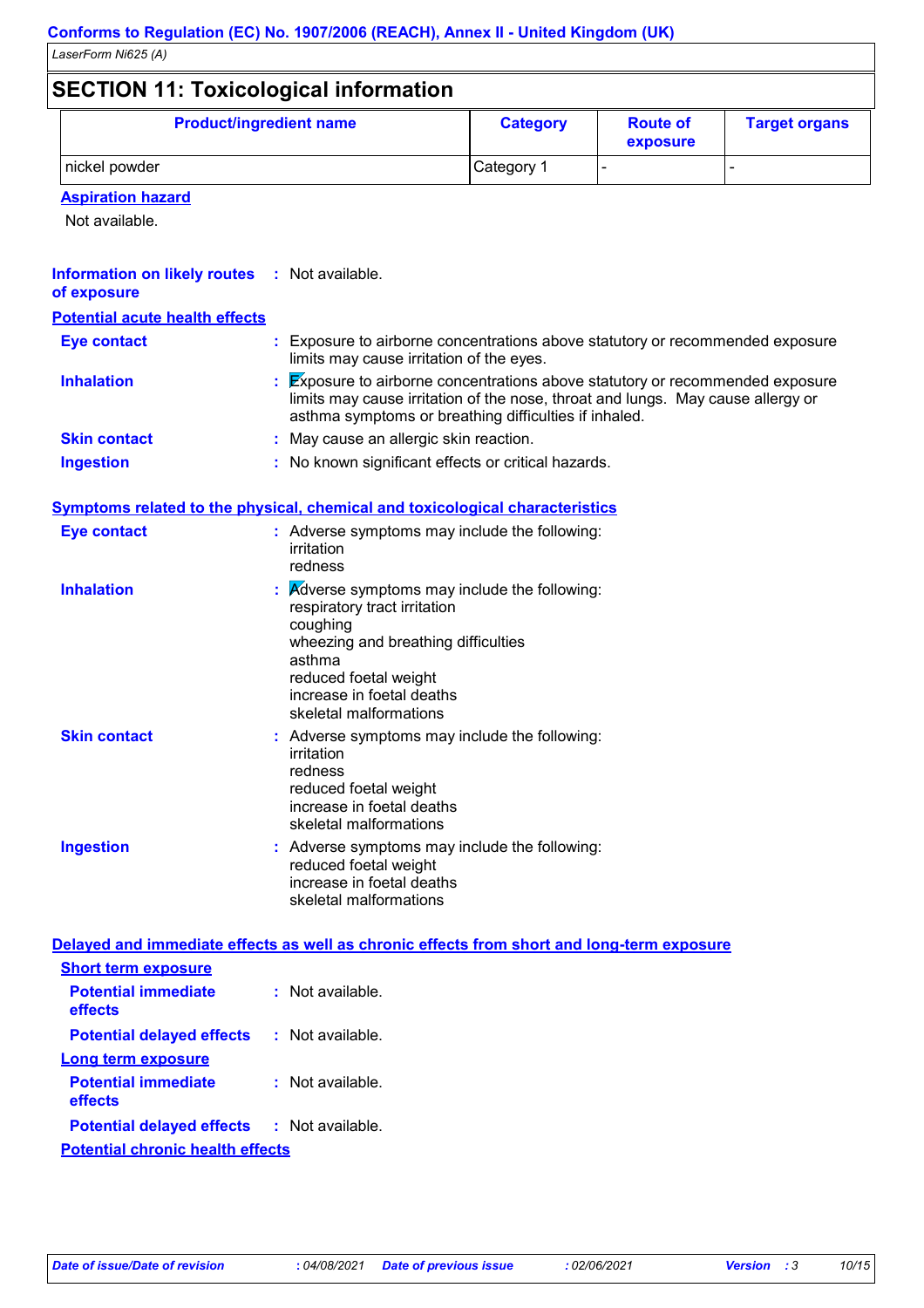### **SECTION 11: Toxicological information**

| <b>Product/ingredient</b><br>name | <b>Result</b>                                                                                                                                                                                                                                                       | <b>Species</b>        | <b>Dose</b>          | <b>Exposure</b>                  | <b>Remarks</b> |
|-----------------------------------|---------------------------------------------------------------------------------------------------------------------------------------------------------------------------------------------------------------------------------------------------------------------|-----------------------|----------------------|----------------------------------|----------------|
| nickel powder                     | <b>Chronic LOAEL</b><br>Inhalation Dusts and<br>mists [OECD 451]                                                                                                                                                                                                    | Rat - Male,<br>Female | $0.1 \text{ mg/m}^3$ | 24 months:<br>6 hours per<br>day |                |
| <b>Conclusion/Summary</b>         | : Mot available.                                                                                                                                                                                                                                                    |                       |                      |                                  |                |
| <b>General</b>                    | : Causes damage to organs through prolonged or repeated exposure. Repeated or<br>prolonged inhalation of dust may lead to chronic respiratory irritation. Once<br>sensitized, a severe allergic reaction may occur when subsequently exposed to very<br>low levels. |                       |                      |                                  |                |
| <b>Carcinogenicity</b>            | : May cause cancer. Risk of cancer depends on duration and level of exposure.                                                                                                                                                                                       |                       |                      |                                  |                |
| <b>Mutagenicity</b>               | <b>Suspected of causing genetic defects.</b>                                                                                                                                                                                                                        |                       |                      |                                  |                |
| <b>Reproductive toxicity</b>      | May damage fertility.<br>÷                                                                                                                                                                                                                                          |                       |                      |                                  |                |

| <b>Other information</b> |  |  |
|--------------------------|--|--|
|                          |  |  |

**outcher information information information information information information information information** 

### **SECTION 12: Ecological information**

| <b>12.1 Toxicity</b>                      |                                                                                                           |
|-------------------------------------------|-----------------------------------------------------------------------------------------------------------|
| <b>Conclusion/Summary</b>                 | : Harmful to aquatic life with long lasting effects.                                                      |
| <b>12.2 Persistence and degradability</b> |                                                                                                           |
| <b>Conclusion/Summary</b>                 | : The methods for determining the biological degradability are not applicable to<br>inorganic substances. |
| <b>12.3 Bioaccumulative potential</b>     |                                                                                                           |
| Not available.                            |                                                                                                           |
| <b>12.4 Mobility in soil</b>              |                                                                                                           |

| <b>Soil/water partition</b><br><b>coefficient (Koc)</b> | : Not available. |
|---------------------------------------------------------|------------------|
| <b>Mobility</b>                                         | : Not available. |

#### **12.5 Results of PBT and vPvB assessment**

This mixture does not contain any substances that are assessed to be a PBT or a vPvB.

**12.6 Other adverse effects** : No known significant effects or critical hazards.

### **SECTION 13: Disposal considerations**

The information in this section contains generic advice and guidance.

#### **13.1 Waste treatment methods**

| <b>Product</b>                 |                                                                                                                                                                                                                                                                                                                                                                                                                                                                                                                                                      |
|--------------------------------|------------------------------------------------------------------------------------------------------------------------------------------------------------------------------------------------------------------------------------------------------------------------------------------------------------------------------------------------------------------------------------------------------------------------------------------------------------------------------------------------------------------------------------------------------|
| <b>Methods of disposal</b>     | : The generation of waste should be avoided or minimised wherever possible.<br>Disposal of this product, solutions and any by-products should at all times comply<br>with the requirements of environmental protection and waste disposal legislation<br>and any regional local authority requirements. Dispose of surplus and non-<br>recyclable products via a licensed waste disposal contractor. Waste should not be<br>disposed of untreated to the sewer unless fully compliant with the requirements of<br>all authorities with jurisdiction. |
|                                | The allocation of waste identity numbers/waste descriptions must be carried out<br>according to the EWC, specific to the industry and process.                                                                                                                                                                                                                                                                                                                                                                                                       |
| <b>Hazardous waste</b>         | : The classification of the product may meet the criteria for a hazardous waste.                                                                                                                                                                                                                                                                                                                                                                                                                                                                     |
| Date of issue/Date of revision | <b>Date of previous issue</b><br>11/15<br>:04/08/2021<br>: 02/06/2021<br><b>Version</b> :3                                                                                                                                                                                                                                                                                                                                                                                                                                                           |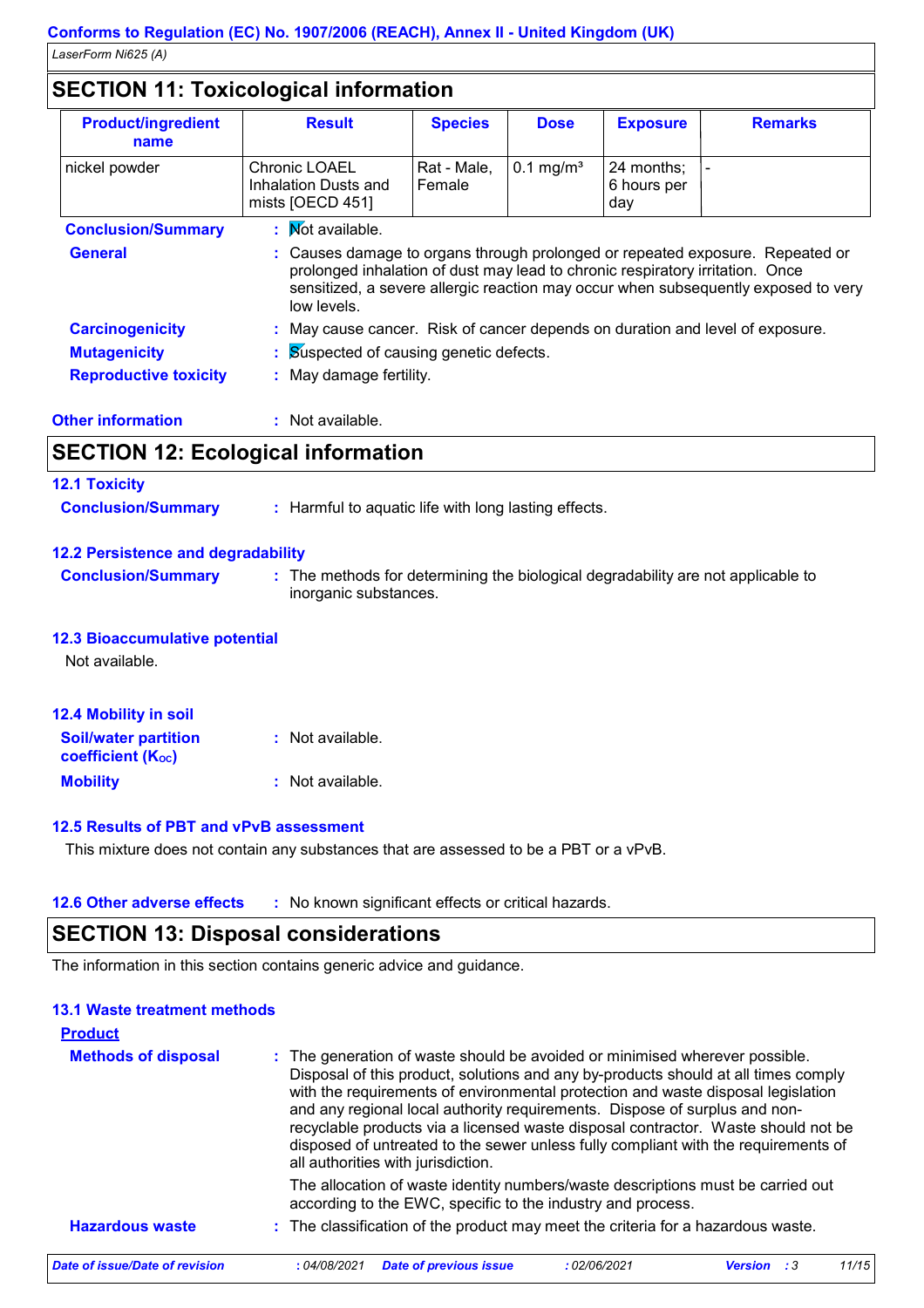### **SECTION 13: Disposal considerations**

#### **Packaging**

**Methods of disposal :**

- **Special precautions :**
- The generation of waste should be avoided or minimised wherever possible.
- This material and its container must be disposed of in a safe way. Care should be taken when handling emptied containers that have not been cleaned or rinsed out. Empty containers or liners may retain some product residues. Avoid dispersal of spilt material and runoff and contact with soil, waterways, drains and sewers.

### **SECTION 14: Transport information**

|                                           | <b>ADR/RID</b>        | <b>ADN</b>     | <b>IMDG</b>           | <b>IATA</b>           |
|-------------------------------------------|-----------------------|----------------|-----------------------|-----------------------|
| 14.1 UN number                            | <b>Not regulated.</b> | Mot regulated. | <b>Not regulated.</b> | <b>Mot regulated.</b> |
| 14.2 UN proper<br>shipping name           |                       |                |                       |                       |
| <b>14.3 Transport</b><br>hazard class(es) |                       |                |                       |                       |
| <b>Label</b>                              |                       |                |                       |                       |
| <b>14.4 Packing group</b>                 |                       |                |                       |                       |
| <b>14.5 Environmental</b><br>hazards      | No.                   | Mo.            | Marine Pollutant: No  | No.                   |

**14.6 Special precautions for Transport within user's premises:** always transport in closed containers that are **: user** upright and secure. Ensure that persons transporting the product know what to do in the event of an accident or spillage.

| <b>14.7 Transport in bulk</b> | : Not applicable. |
|-------------------------------|-------------------|
| according to IMO              |                   |
| <b>instruments</b>            |                   |

### **SECTION 15: Regulatory information**

**15.1 Safety, health and environmental regulations/legislation specific for the substance or mixture EU Regulation (EC) No. 1907/2006 (REACH)**

**Annex XIV - List of substances subject to authorisation**

| Air                                                                  |          |  |
|----------------------------------------------------------------------|----------|--|
| <b>Industrial emissions</b><br>(integrated pollution                 | : Listed |  |
|                                                                      |          |  |
| (integrated pollution<br>prevention and control) -                   |          |  |
| <b>Industrial emissions</b>                                          | : Listed |  |
| <b>Other EU regulations</b>                                          |          |  |
| and use of certain<br>dangerous substances,<br>mixtures and articles |          |  |
| on the manufacture,<br>placing on the market                         |          |  |
| <b>Annex XVII - Restrictions : Restricted to professional users.</b> |          |  |
| None of the components are listed.                                   |          |  |
| <b>Substances of very high concern</b>                               |          |  |
| None of the components are listed.                                   |          |  |
|                                                                      |          |  |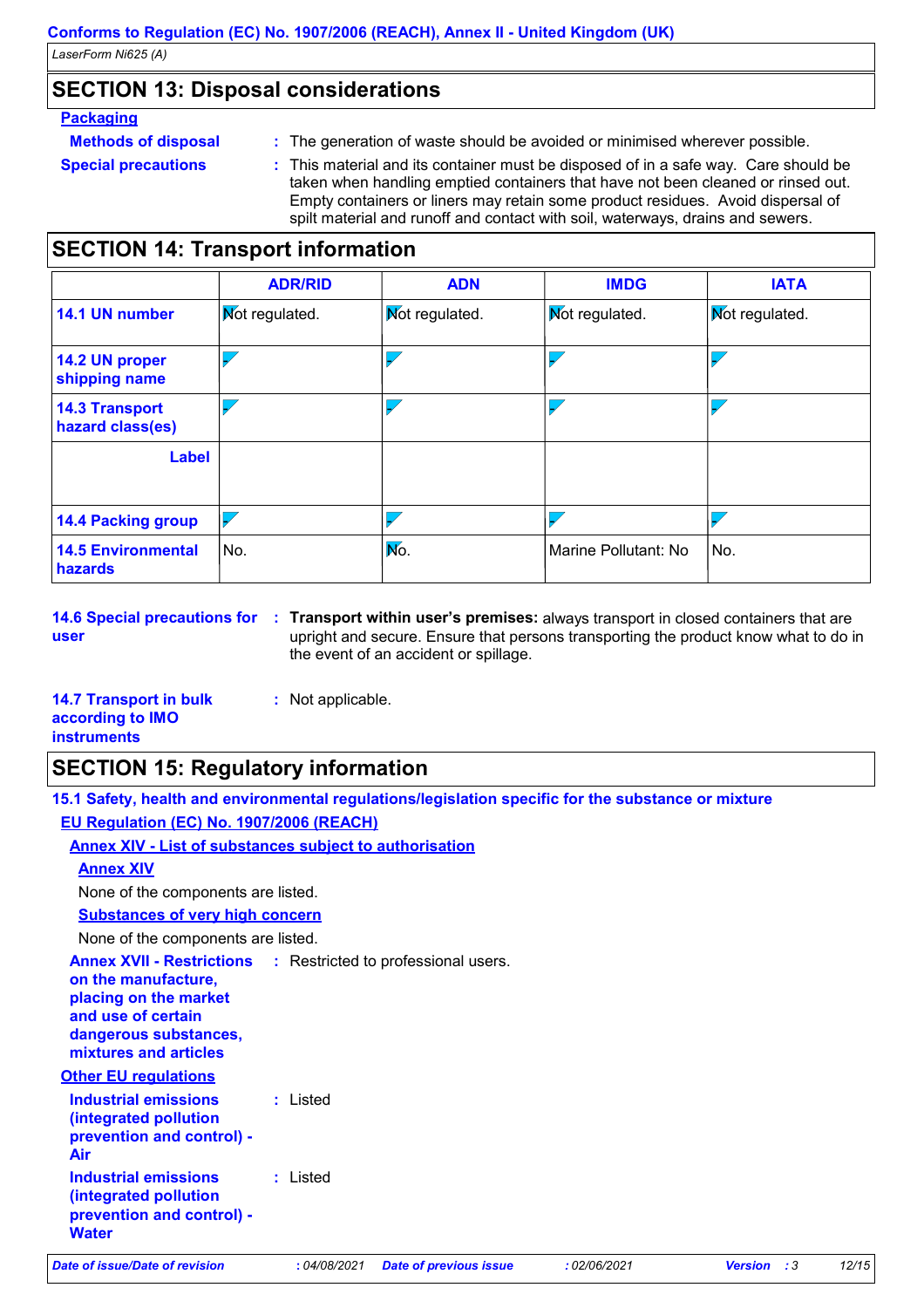### **SECTION 15: Regulatory information**

**Ozone depleting substances (1005/2009/EU)**

Not listed.

#### **Prior Informed Consent (PIC) (649/2012/EU)**

Not listed.

**Persistent Organic Pollutants**

Not listed.

#### **Seveso Directive**

This product is not controlled under the Seveso Directive.

### **National regulations**

| <b>Product/ingredient name</b> | <b>List name</b>                                               | Name on list                                                                                            | <b>Classification</b> | <b>Notes</b> |
|--------------------------------|----------------------------------------------------------------|---------------------------------------------------------------------------------------------------------|-----------------------|--------------|
| <b>n</b> ickel powder          | UK Occupational<br><b>Exposure Limits EH40</b><br>- WEL        | nickel and its<br>linorganic compounds,<br>water-insoluble<br>(except nickel)<br>tetracarbonyl) (as Ni) | Carc.                 |              |
| cobalt                         | <b>UK Occupational</b><br><b>Exposure Limits EH40</b><br>- WEL | cobalt and cobalt<br>compounds as Co                                                                    | Carc.                 |              |

#### **International regulations**

**Chemical Weapon Convention List Schedules I, II & III Chemicals** Not listed.

#### **Montreal Protocol**

Not listed.

#### **Stockholm Convention on Persistent Organic Pollutants** Not listed.

### **Rotterdam Convention on Prior Informed Consent (PIC)**

Not listed.

#### **UNECE Aarhus Protocol on POPs and Heavy Metals**

Not listed.

#### **Inventory list**

| <b>Australia inventory (AIIC)</b> | : All components are listed or exempted. |
|-----------------------------------|------------------------------------------|
| <b>Canada</b>                     | : All components are listed or exempted. |
| <b>China</b>                      | : All components are listed or exempted. |
| <b>Europe</b>                     | : All components are listed or exempted. |
| <b>New Zealand</b>                | : All components are listed or exempted. |
| <b>Republic of Korea</b>          | : All components are listed or exempted. |
| <b>Taiwan</b>                     | : All components are listed or exempted. |
| <b>United States</b>              | : All components are active or exempted. |
| <b>Viet Nam</b>                   | : All components are listed or exempted. |
| <b>15.2 Chemical safety</b>       | : Not applicable.                        |

#### **assessment**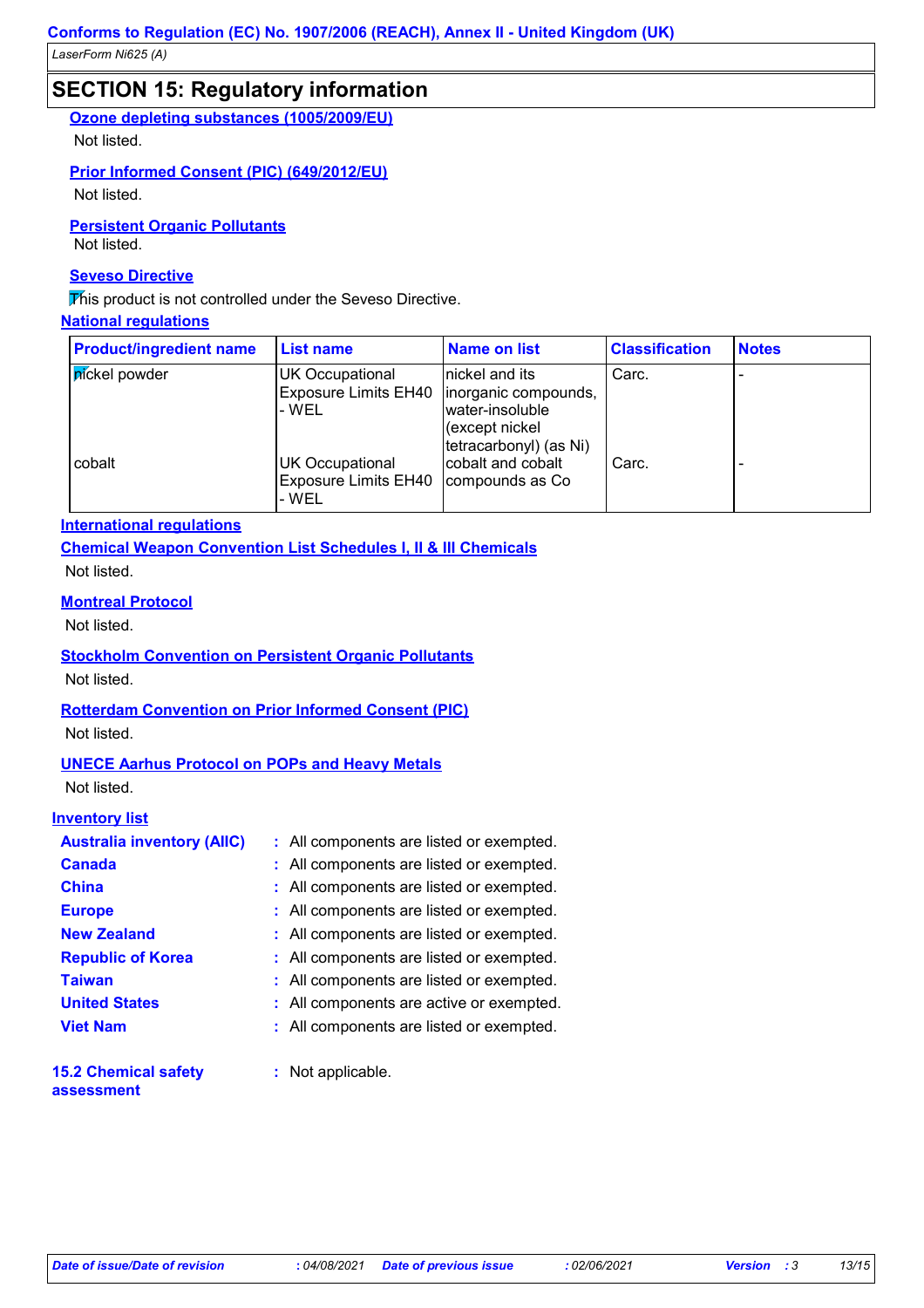### **SECTION 16: Other information**

 $\nabla$  Indicates information that has changed from previously issued version.

| <b>Abbreviations and</b> | : ADN = European Provisions concerning the International Carriage of Dangerous |
|--------------------------|--------------------------------------------------------------------------------|
| acronyms                 | Goods by Inland Waterway                                                       |
|                          | ADR = The European Agreement concerning the International Carriage of          |
|                          | Dangerous Goods by Road                                                        |
|                          | ATE = Acute Toxicity Estimate                                                  |
|                          | <b>BCF</b> = Bioconcentration Factor                                           |
|                          | CLP = Classification, Labelling and Packaging Regulation [Regulation (EC) No.  |
|                          | 1272/2008]                                                                     |
|                          | <b>DMEL = Derived Minimal Effect Level</b>                                     |
|                          | DNEL = Derived No Effect Level                                                 |
|                          | EUH statement = CLP-specific Hazard statement                                  |
|                          | EWC = European Waste Catalogue                                                 |
|                          | IATA = International Air Transport Association                                 |
|                          | IBC = Intermediate Bulk Container                                              |
|                          | <b>IMDG = International Maritime Dangerous Goods</b>                           |
|                          | LogPow = logarithm of the octanol/water partition coefficient                  |
|                          | MARPOL = International Convention for the Prevention of Pollution From Ships,  |
|                          | 1973 as modified by the Protocol of 1978. ("Marpol" = marine pollution)        |
|                          | $N/A = Not available$                                                          |
|                          |                                                                                |
|                          | PBT = Persistent, Bioaccumulative and Toxic                                    |
|                          | PNEC = Predicted No Effect Concentration                                       |
|                          | RID = The Regulations concerning the International Carriage of Dangerous Goods |
|                          | by Rail                                                                        |
|                          | <b>RRN = REACH Registration Number</b>                                         |
|                          | SGG = Segregation Group                                                        |
|                          | vPvB = Very Persistent and Very Bioaccumulative                                |

#### **Procedure used to derive the classification according to Regulation (EC) No. 1272/2008 [CLP/GHS]**

| <b>Classification</b>                             | <b>Justification</b> |
|---------------------------------------------------|----------------------|
| $ $ $\overline{\mathsf{Res}}$ Pesp. Sens. 1, H334 | Calculation method   |
| Skin Sens. 1, H317                                | Calculation method   |
| Muta. 2, H341                                     | Calculation method   |
| Carc. 1B, H350                                    | Calculation method   |
| Repr. 1B, H360F                                   | Calculation method   |
| STOT RE 1, H372                                   | Calculation method   |
| Aquatic Chronic 3, H412                           | Calculation method   |

#### **Full text of abbreviated H statements**

| $\overline{14}302$ | Harmful if swallowed.                                             |
|--------------------|-------------------------------------------------------------------|
| H317               | May cause an allergic skin reaction.                              |
| H319               | Causes serious eye irritation.                                    |
| H332               | Harmful if inhaled.                                               |
| l H334             | May cause allergy or asthma symptoms or breathing difficulties if |
|                    | inhaled.                                                          |
| H341               | Suspected of causing genetic defects.                             |
| H350               | May cause cancer.                                                 |
| H351               | Suspected of causing cancer.                                      |
| <b>H360F</b>       | May damage fertility.                                             |
| H372               | Causes damage to organs through prolonged or repeated             |
|                    | exposure.                                                         |
| H400               | Very toxic to aquatic life.                                       |
| H410               | Very toxic to aquatic life with long lasting effects.             |
| H411               | Toxic to aquatic life with long lasting effects.                  |
| H412               | Harmful to aquatic life with long lasting effects.                |

**Full text of classifications [CLP/GHS]**